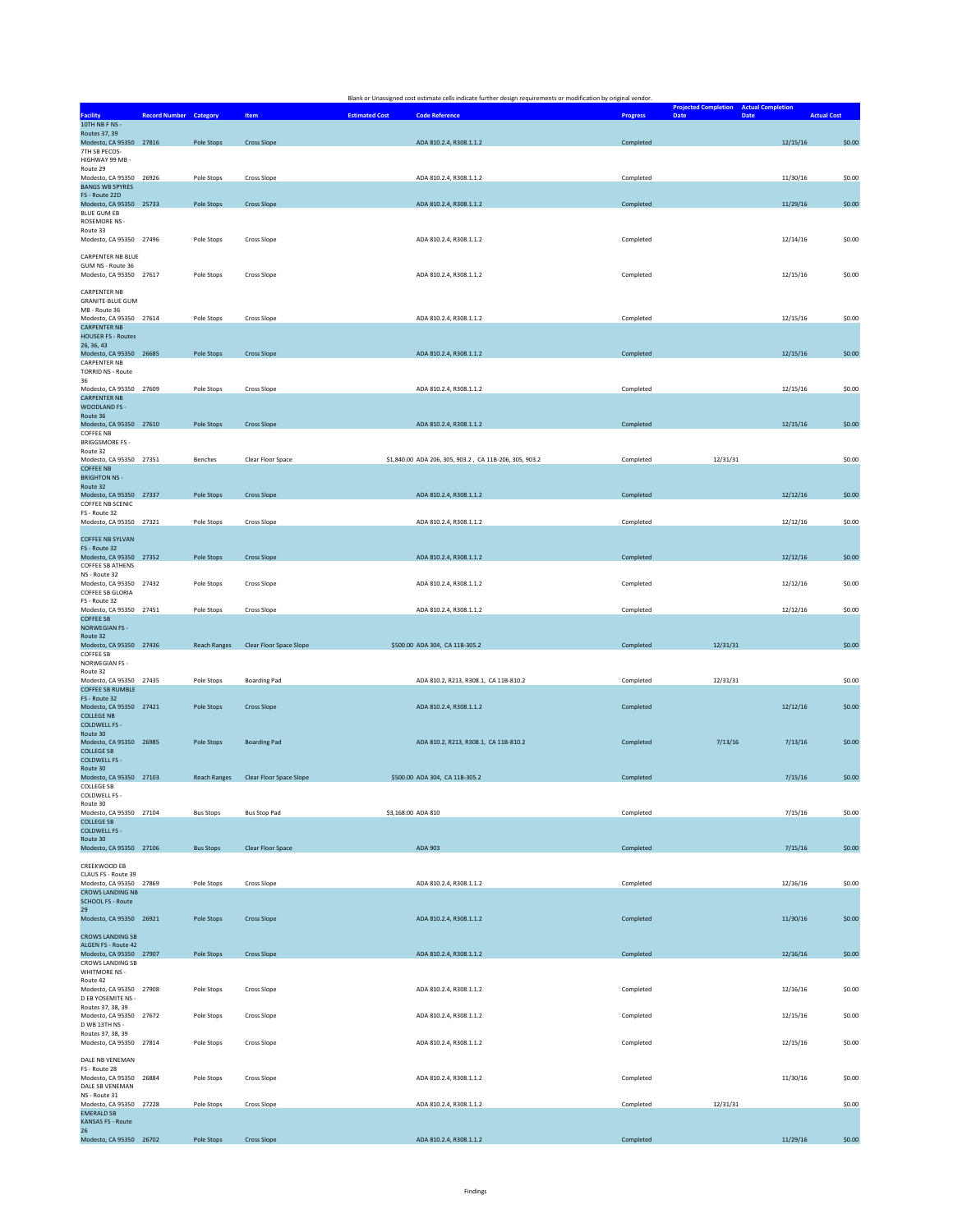| <b>EMPIRE SB</b>                                       |                         |                   |                         |                                         |           |          |        |
|--------------------------------------------------------|-------------------------|-------------------|-------------------------|-----------------------------------------|-----------|----------|--------|
| <b>MONTEREY NS -</b><br>Route 38                       |                         |                   |                         |                                         |           |          |        |
| Modesto, CA 95350 27821                                |                         | Pole Stops        | <b>Cross Slope</b>      | ADA 810.2.4, R308.1.1.2                 | Completed | 12/16/16 | \$0.00 |
| <b>FMPIRE SB TENAYA</b><br>FS - Route 38               |                         |                   |                         |                                         |           |          |        |
| Modesto, CA 95350 27818                                |                         | Pole Stops        | Cross Slope             | ADA 810.2.4, R308.1.1.2                 | Completed | 12/15/16 | \$0.00 |
| <b>EMPIRE SB</b>                                       |                         |                   |                         |                                         |           |          |        |
| YOSEMITE FS -<br>Routes 38, 39                         |                         |                   |                         |                                         |           |          |        |
| Modesto, CA 95350 27839                                |                         | Pole Stops        | Cross Slope             | ADA 810.2.4, R308.1.1.2                 | Completed | 12/16/16 | \$0.00 |
| <b>FINNEY SB NORRIS</b><br>FS - Route 28               |                         |                   |                         |                                         |           |          |        |
| Modesto, CA 95350 26774                                |                         | Pole Stops        | <b>Cross Slope</b>      | ADA 810.2.4, R308.1.1.2                 | Completed | 11/30/16 | \$0.00 |
| FLOYD EB ROSELLE                                       |                         |                   |                         |                                         |           |          |        |
| FS - Route 34<br>Modesto, CA 95350 27541               |                         | Pole Stops        | Cross Slope             | ADA 810.2.4, R308.1.1.2                 | Completed | 12/14/16 | \$0.00 |
| FLOYD WB COFFEE                                        |                         |                   |                         |                                         |           |          |        |
| FS - Route 34                                          |                         |                   |                         |                                         |           |          |        |
| Modesto, CA 95350 27571<br>FLOYD WB                    |                         | Pole Stops        | <b>Cross Slope</b>      | ADA 810.2.4, R308.1.1.2                 | Completed | 12/14/16 | \$0.00 |
| MACDOUGAL FS -                                         |                         |                   |                         |                                         |           |          |        |
| Route 34                                               |                         |                   |                         |                                         |           |          |        |
| Modesto, CA 95350 27574                                |                         | Pole Stops        | Cross Slope             | ADA 810.2.4, R308.1.1.2                 | Completed | 12/14/16 | \$0.00 |
| <b>FLOYD WB</b>                                        |                         |                   |                         |                                         |           |          |        |
| NEWPORT (ACROSS) -                                     |                         |                   |                         |                                         |           |          |        |
| Route 34                                               |                         |                   |                         | ADA 810.2.4, R308.1.1.2                 |           |          |        |
| Modesto, CA 95350 27572<br>G EB 12TH NS -              |                         | Pole Stops        | <b>Cross Slope</b>      |                                         | Completed | 12/14/16 | \$0.00 |
| Routes 25, 34                                          |                         |                   |                         |                                         |           |          |        |
| Modesto, CA 95350 26157                                |                         | Pole Stops        | <b>Cross Slope</b>      | ADA 810.2.4, R308.1.1.2                 | Completed | 11/29/16 | \$0.00 |
| G EB 4TH NS - Route<br>21                              |                         |                   |                         |                                         |           |          |        |
| Modesto, CA 95350 25620                                |                         | Pole Stops        | <b>Cross Slope</b>      | ADA 810.2.4, R308.1.1.2                 | Completed | 11/27/16 | \$0.00 |
| <b>GLENN EB DALLAS</b>                                 |                         |                   |                         |                                         |           |          |        |
| NS - Route 42<br>Modesto, CA 95350 27938               |                         | Pole Stops        | Cross Slope             | ADA 810.2.4, R308.1.1.2                 | Completed | 12/16/16 | \$0.00 |
| <b>GLENN EB FRAZIER</b>                                |                         |                   |                         |                                         |           |          |        |
| FS - Route 42                                          |                         |                   |                         |                                         |           |          |        |
| Modesto, CA 95350 27937<br><b>GLENN EB USTICK FS -</b> |                         | Pole Stops        | <b>Cross Slope</b>      | ADA 810.2.4, R308.1.1.2                 | Completed | 12/16/16 | \$0.00 |
| Route 42                                               |                         |                   |                         |                                         |           |          |        |
| Modesto, CA 95350 27935                                |                         | Pole Stops        | Cross Slope             | ADA 810.2.4, R308.1.1.2                 | Completed | 12/16/16 | \$0.00 |
| <b>HERNDON NB</b><br><b>EUGENE FS - Route</b>          |                         |                   |                         |                                         |           |          |        |
| 29                                                     |                         |                   |                         |                                         |           |          |        |
| Modesto, CA 95350 26933                                |                         | Pole Stops        | <b>Cross Slope</b>      | ADA 810.2.4, R308.1.1.2                 | Completed | 11/30/16 | \$0.00 |
| I EB 14TH FS - Route<br>24                             |                         |                   |                         |                                         |           |          |        |
| Modesto, CA 95350 25902                                |                         | Pole Stops        | <b>Cross Slope</b>      | ADA 810.2.4, R308.1.1.2                 | Completed | 11/30/16 | \$0.00 |
| I EB 15TH FS - Route                                   |                         |                   |                         |                                         |           |          |        |
| 24                                                     |                         |                   |                         |                                         |           |          |        |
| Modesto, CA 95350 25907<br>I EB 2ND FS - Route         |                         | Pole Stops        | <b>Cross Slope</b>      | ADA 810.2.4, R308.1.1.2                 | Completed | 11/30/16 | \$0.00 |
| 43                                                     |                         |                   |                         |                                         |           |          |        |
| Modesto, CA 95350 27977                                |                         | Pole Stops        | Cross Slope             | ADA 810.2.4, R308.1.1.2                 | Completed | 12/16/16 | \$0.00 |
| J WB 13TH FS - Route<br>22M                            |                         |                   |                         |                                         |           |          |        |
| Modesto, CA 95350 25889                                |                         | Pole Stops        | <b>Cross Slope</b>      | ADA 810.2.4, R308.1.1.2                 | Completed | 11/30/16 | \$0.00 |
| <b>KELLER NB DORSET</b>                                |                         |                   |                         |                                         |           |          |        |
| FS - Route 32<br>Modesto, CA 95350 27400               |                         | Pole Stops        | <b>Boarding Pad</b>     | ADA 810.2, R213, R308.1, CA 11B-810.2   | Completed | 12/31/31 | \$0.00 |
| KELLER NB RUMBLE                                       |                         |                   |                         |                                         |           |          |        |
| NS - Route 32                                          |                         |                   |                         |                                         |           |          |        |
| Modesto, CA 95350 27402<br>KELLER NB SYLVAN            |                         | <b>Pole Stops</b> | <b>Boarding Pad</b>     | ADA 810.2, R213, R308.1, CA 11B-810.2   | Completed | 12/31/31 | \$0.00 |
| NS - Route 32                                          |                         |                   |                         |                                         |           |          |        |
| Modesto, CA 95350 27407                                |                         | Pole Stops        | <b>Boarding Pad</b>     | ADA 810.2, R213, R308.1, CA 11B-810.2   | Completed | 12/31/31 | \$0.00 |
| <b>KELLER NB THORSEN</b>                               |                         |                   |                         |                                         |           |          |        |
| FS - Route 32                                          |                         |                   |                         |                                         |           |          |        |
| Modesto, CA 95350 27403                                |                         | Pole Stops        | <b>Boarding Pad</b>     | ADA 810.2, R213, R308.1, CA 11B-810.2   | Completed | 12/31/31 | \$0.00 |
| <b>LATIMER EB</b><br><b>BYSTRUB FS - Route</b>         |                         |                   |                         |                                         |           |          |        |
| 29                                                     |                         |                   |                         |                                         |           |          |        |
| Modesto, CA 95350 26848                                |                         | Pole Stops        | Cross Slope             | ADA 810.2.4, R308.1.1.2                 | Completed | 11/30/16 | \$0.00 |
| <b>LINCOLN SB</b><br>POPPYPATCH FS -                   |                         |                   |                         |                                         |           |          |        |
| Route 25                                               |                         |                   |                         |                                         |           |          |        |
| Modesto, CA 95350 26612                                |                         | Pole Stops        | <b>Cross Slope</b>      | ADA 810.2.4, R308.1.1.2                 | Completed | 11/29/16 | \$0.00 |
|                                                        |                         |                   |                         |                                         |           |          |        |
| MABLE EB BEYER<br>PARK NS - Route 32                   |                         |                   |                         |                                         |           |          |        |
| Modesto, CA 95350 27364                                |                         | Pole Stops        | <b>Boarding Pad</b>     | ADA 810.2, R213, R308.1, CA 11B-810.2   | Completed | 12/31/31 | \$0.00 |
| MABLE EB COFFEE FS<br>- Route 32                       |                         |                   |                         |                                         |           |          |        |
| Modesto, CA 95350 27361                                |                         | Pole Stops        | <b>Boarding Pad</b>     | ADA 810.2, R213, R308.1, CA 11B-810.2   | Completed | 12/31/31 | \$0.00 |
| MABLE EB                                               |                         |                   |                         |                                         |           |          |        |
| NORTHVIEW FS -                                         |                         |                   |                         |                                         |           |          |        |
| Route 32<br>Modesto, CA 95350 27367                    |                         | Pole Stops        | <b>Boarding Pad</b>     | ADA 810.2, R213, R308.1, CA 11B-810.2   | Completed | 12/31/31 | \$0.00 |
| MABLE EB                                               |                         |                   |                         |                                         |           |          |        |
| PALMWOOD FS -                                          |                         |                   |                         |                                         |           |          |        |
| Route 32<br>Modesto, CA 95350 27373                    |                         | <b>Benches</b>    | Clear Floor Space Slope | \$1,840.00 ADA 305, 903.2, CA 11B-903.2 | Completed | 12/31/31 | \$0.00 |
| MABLE EB                                               |                         |                   |                         |                                         |           |          |        |
| PALMWOOD FS -                                          |                         |                   |                         |                                         |           |          |        |
| Route 32<br>Modesto, CA 95350 27372                    |                         | Pole Stops        | <b>Boarding Pad</b>     | ADA 810.2, R213, R308.1, CA 11B-810.2   | Completed | 12/31/31 | \$0.00 |
| MABLE EB SPRING                                        |                         |                   |                         |                                         |           |          |        |
| OAK FS - Route 32                                      |                         |                   |                         |                                         |           |          |        |
| Modesto, CA 95350 27376                                |                         | Pole Stops        | <b>Boarding Pad</b>     | ADA 810.2, R213, R308.1, CA 11B-810.2   | Completed | 12/31/31 | \$0.00 |
| MCHENRY NB<br><b>RUMBLE FS - Routes</b>                |                         |                   |                         |                                         |           |          |        |
| 22D, 27, 37                                            |                         |                   |                         |                                         |           |          |        |
| Modesto, CA 95350 25711                                |                         | Pole Stops        | <b>Cross Slope</b>      | ADA 810.2.4, R308.1.1.2                 | Completed | 11/29/16 | \$0.00 |
| MCHENRY NB TOKAY                                       |                         |                   |                         |                                         |           |          |        |
| FS - Routes 22D, 27                                    |                         |                   |                         |                                         |           |          |        |
| Modesto, CA 95350 25695                                |                         | Pole Stops        | Cross Slope             | ADA 810.2.4, R308.1.1.2                 | Completed | 11/29/16 | \$0.00 |
| MCHENRY SB BANGS                                       |                         |                   |                         |                                         |           |          |        |
| NS - Routes 22D, 27                                    |                         |                   |                         |                                         |           |          |        |
| Modesto, CA 95350 25749                                |                         | Pole Stops        | Cross Slope             | ADA 810.2.4, R308.1.1.2                 | Completed | 11/29/16 | \$0.00 |
| <b>MONTEREY WB</b><br>KERR FS - Route 38               |                         |                   |                         |                                         |           |          |        |
|                                                        | Modesto, CA 95350 27822 | Pole Stops        | <b>Cross Slope</b>      | ADA 810.2.4, R308.1.1.2                 | Completed | 12/16/16 | \$0.00 |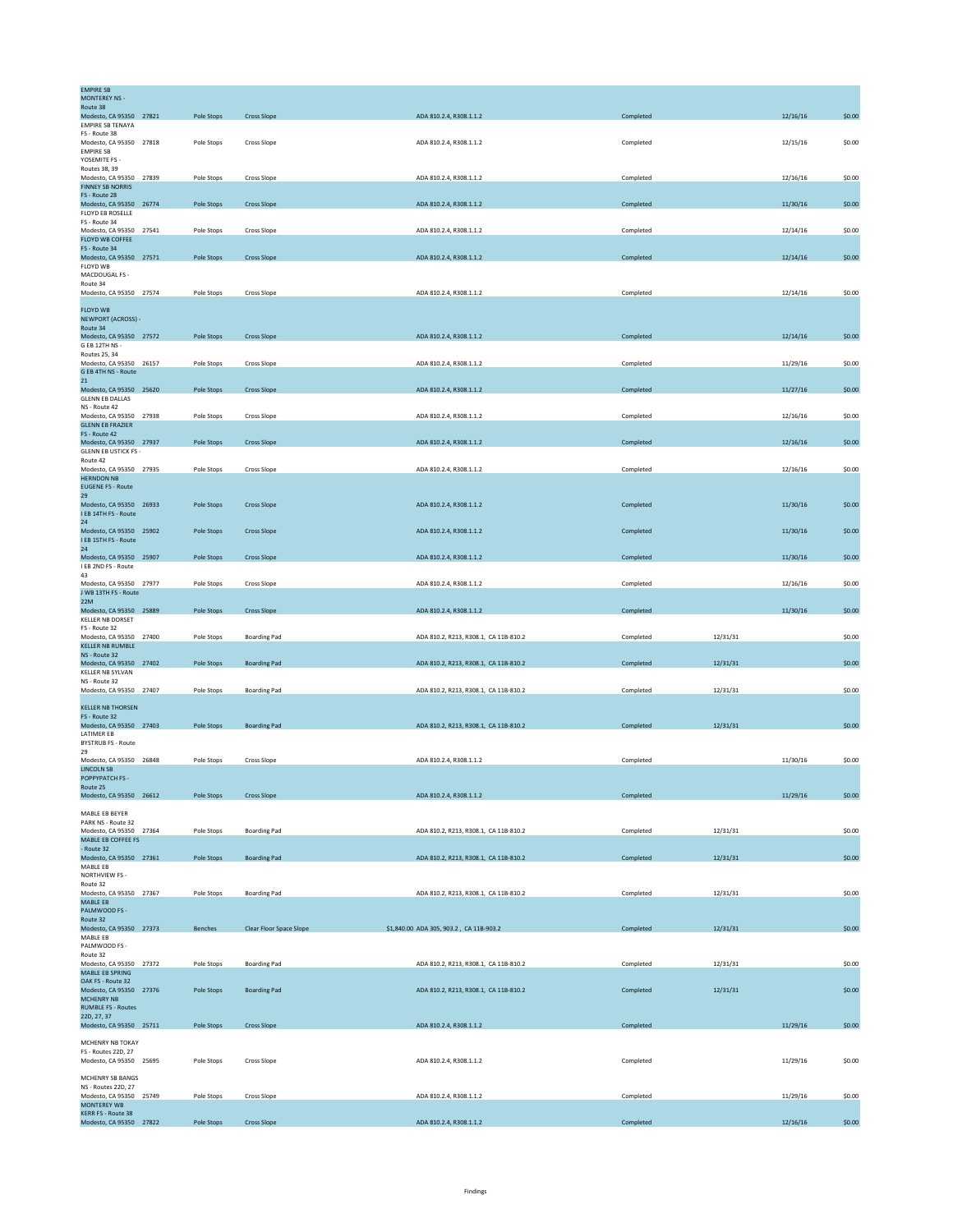| OAKDALE NB FLOYD<br>FS - Route 37<br>Modesto, CA 95350 27714                     | Pole Stops          | Cross Slope                      | ADA 810.2.4, R308.1.1.2                                | Completed |          | 12/15/16 | \$0.00 |
|----------------------------------------------------------------------------------|---------------------|----------------------------------|--------------------------------------------------------|-----------|----------|----------|--------|
| OAKDALE NB MERLE<br>NS - Route 37<br>Modesto, CA 95350 27712                     | Pole Stops          | Cross Slope                      | ADA 810.2.4, R308.1.1.2                                | Completed |          | 12/15/16 | \$0.00 |
| OAKDALE NB SCENIC                                                                |                     |                                  |                                                        |           |          |          |        |
| FS - Route 37<br>Modesto, CA 95350 27708<br>OAKDALE SB<br>BRIDGEWOOD NS -        | Pole Stops          | Cross Slope                      | ADA 810.2.4, R308.1.1.2                                | Completed |          | 12/15/16 | \$0.00 |
| Route 32<br>Modesto, CA 95350 27379                                              | Pole Stops          | Cross Slope                      | ADA 810.2.4, R308.1.1.2                                | Completed | 12/31/31 |          | \$0.00 |
| <b>OAKDALE SB</b><br><b>CELESTE FS - Routes</b>                                  |                     |                                  |                                                        |           |          |          |        |
| 32, 37<br>Modesto, CA 95350 27392                                                | Pole Stops          | <b>Boarding Pad</b>              | ADA 810.2, R213, R308.1, CA 11B-810.2                  | Completed | 12/31/31 |          | \$0.00 |
| OAKDALE SB LA<br>FORCE (ACROSS) -                                                |                     |                                  |                                                        |           |          |          |        |
| Routes 32, 37<br>Modesto, CA 95350 27385                                         | Pole Stops          | Cross Slope                      | ADA 810.2.4, R308.1.1.2                                | Completed | 12/31/31 |          | \$0.00 |
| <b>OAKDALE SB LANCEY</b>                                                         |                     |                                  |                                                        |           |          |          |        |
| FS - Routes 32, 37<br>Modesto, CA 95350 27395                                    | <b>Reach Ranges</b> | Clear Floor Space Slope          | \$500.00 ADA 304, CA 11B-305.2                         | Completed | 12/31/31 |          | \$0.00 |
| OAKDALE SB LANCEY<br>FS - Routes 32, 37                                          |                     |                                  |                                                        |           |          |          |        |
| Modesto, CA 95350 27393                                                          | Benches             | Clear Floor Space Slope          | \$1,840.00 ADA 305, 903.2, CA 11B-903.2                | Completed | 12/31/31 |          | \$0.00 |
| <b>OAKDALE SB LANCEY</b><br><b>FS - Routes 32, 37</b><br>Modesto, CA 95350 27394 | Pole Stops          | <b>Cross Slope</b>               | ADA 810.2.4, R308.1.1.2                                | Completed | 12/31/31 |          | \$0.00 |
| OAKDALE SB SYLVAN<br>FS - Routes 32, 37                                          |                     |                                  |                                                        |           |          |          |        |
| Modesto, CA 95350 27380                                                          | <b>Reach Ranges</b> | Clear Floor Space Length         | \$500.00 ADA 304, 305.3, CA 11B-305, 309.2             | Completed | 12/31/31 |          | \$0.00 |
| <b>OAKDALE SB SYLVAN</b>                                                         |                     |                                  |                                                        |           |          |          |        |
| FS - Routes 32, 37<br>Modesto, CA 95350 27381                                    | Benches             | On Accessible Route              | \$1,840.00 ADA 205, 228, 305, 308, 309, 903            | Completed | 12/31/31 |          | \$0.00 |
| OAKDALE SB SYLVAN                                                                |                     |                                  |                                                        |           |          |          |        |
| FS - Routes 32, 37<br>Modesto, CA 95350 27382                                    | <b>Benches</b>      | Clear Floor Space                | \$1,840.00 ADA 206, 305, 903.2, CA 11B-206, 305, 903.2 | Completed | 12/31/31 |          | \$0.00 |
| <b>OAKDALE SB SYLVAN</b>                                                         |                     |                                  |                                                        |           |          |          |        |
| <b>FS - Routes 32, 37</b><br>Modesto, CA 95350 27384                             | Pole Stops          | <b>Boarding Pad</b>              | ADA 810.2, R213, R308.1, CA 11B-810.2                  | Completed | 12/31/31 |          | \$0.00 |
| ORANGEBURG WB                                                                    |                     |                                  |                                                        |           |          |          |        |
| CLAUS FS - Route 25<br>Modesto, CA 95350 26282                                   | <b>Reach Ranges</b> | Clear Floor Space Slope          | \$500.00 ADA 304, CA 11B-305.2                         | Completed | 3/20/17  | 3/20/17  | \$0.00 |
| <b>ORANGEBURG WB</b>                                                             |                     |                                  |                                                        |           |          |          |        |
| CLAUS FS - Route 25                                                              |                     |                                  |                                                        |           |          |          |        |
| Modesto, CA 95350 26277                                                          | <b>Bus Stops</b>    | <b>Bus Stop Pad Slope</b>        | \$3,168.00 ADA 810, CA 11B-810.2.4                     | Completed | 3/20/17  | 3/20/17  | \$0.00 |
| ORANGEBURG WB<br>CLAUS FS - Route 25                                             |                     |                                  |                                                        |           |          |          |        |
| Modesto, CA 95350 26278                                                          | <b>Bus Stops</b>    | Sidewalk Cross Slope Next to Pad | \$25.84 ADA 810, CA 11B-403.3, 810.2.3                 | Completed | 3/20/17  | 3/20/17  | \$0.00 |
| <b>ORANGEBURG WB</b><br>CLAUS FS - Route 25                                      |                     |                                  |                                                        |           |          |          |        |
| Modesto, CA 95350 26279<br>OREGON WB                                             | <b>Bus Stops</b>    | Clear Floor Space Slope          | ADA 305, CA 11B-810.3                                  | Completed | 3/20/17  | 3/20/17  | \$0.00 |
| <b>BENSON NS - Route</b><br>38                                                   |                     |                                  |                                                        |           |          |          |        |
| Modesto, CA 95350 27831<br>PELANDALE EB SISK                                     | Pole Stops          | Cross Slope                      | ADA 810.2.4, R308.1.1.2                                | Completed |          | 12/16/16 | \$0.00 |
| FS - Route 28<br>Modesto, CA 95350 26880                                         | Pole Stops          | <b>Cross Slope</b>               | ADA 810.2.4, R308.1.1.2                                | Completed |          | 11/30/16 | \$0.00 |
| <b>POUST NB</b><br><b>CHAPPARAL FS -</b>                                         |                     |                                  |                                                        |           |          |          |        |
| Route 33<br>Modesto, CA 95350 27489                                              | <b>Reach Ranges</b> | Clear Floor Space Slope          | \$500.00 ADA 304, CA 11B-305.2                         | Completed | 12/31/31 |          | \$0.00 |
| POUST NB                                                                         |                     |                                  |                                                        |           |          |          |        |
| CHAPPARAL FS -<br>Route 33                                                       |                     |                                  |                                                        |           |          |          |        |
| Modesto, CA 95350 27488<br><b>POUST NB</b>                                       | Pole Stops          | Cross Slope                      | ADA 810.2.4, R308.1.1.2                                | Completed |          | 12/14/16 | \$0.00 |
| <b>WOODLAND FS -</b><br>Route 33                                                 |                     |                                  |                                                        |           |          |          |        |
| Modesto, CA 95350 27485<br>PRESCOTT NB                                           | Pole Stops          | <b>Boarding Pad</b>              | ADA 810.2, R213, R308.1, CA 11B-810.2                  | Completed | 12/31/31 |          | \$0.00 |
| CHRYSLER FS - Route<br>30                                                        |                     |                                  |                                                        |           |          |          |        |
| Modesto, CA 95350 27146<br>PRESCOTT NB                                           | Benches             | Clear Floor Space Slope          | \$1,840.00 ADA 305, 903.2, CA 11B-903.2                | Completed | 12/31/31 |          | \$0.00 |
| <b>CHRYSLER FS - Route</b><br>30 <sup>2</sup>                                    |                     |                                  |                                                        |           |          |          |        |
| Modesto, CA 95350 27151<br><b>ROBERTSON EB</b>                                   | Pole Stops          | <b>Cross Slope</b>               | ADA 810.2.4, R308.1.1.2                                | Completed | 12/31/31 |          | \$0.00 |
| <b>HANCOCK FS - Route</b><br>21RX                                                |                     |                                  |                                                        |           |          |          |        |
| Modesto, CA 95350 25628<br><b>ROBERTSON EB</b>                                   | Pole Stops          | Cross Slope                      | ADA 810.2.4, R308.1.1.2                                | Completed |          | 7/1/16   | \$0.00 |
| <b>HAYS FS - Route</b><br>21RX                                                   |                     |                                  |                                                        |           |          |          |        |
| Modesto, CA 95350 25630<br><b>ROBERTSON EB</b>                                   | <b>Benches</b>      | Clear Floor Space Slope          | \$1,840.00 ADA 305, 903.2, CA 11B-903.2                | Completed |          | 7/1/16   | \$0.00 |
| HAYS FS - Route                                                                  |                     |                                  |                                                        |           |          |          |        |
| 21RX<br>Modesto, CA 95350 25629                                                  | Pole Stops          | <b>Boarding Pad</b>              | ADA 810.2, R213, R308.1, CA 11B-810.2                  | Completed |          | 7/1/16   | \$0.00 |
| <b>ROBERTSON WB</b><br>MARLOW NS - Route                                         |                     |                                  |                                                        |           |          |          |        |
| 21<br>Modesto, CA 95350 25583                                                    | Pole Stops          | <b>Cross Slope</b>               | ADA 810.2.4, R308.1.1.2                                | Completed |          | 11/27/16 | \$0.00 |
| ROBERTSON WB<br>MARSEILLE FS -                                                   |                     |                                  |                                                        |           |          |          |        |
| Route 21<br>Modesto, CA 95350 25577                                              | Pole Stops          | Cross Slope                      | ADA 810.2.4, R308.1.1.2                                | Completed |          | 11/29/16 | \$0.00 |
| <b>ROBERTSON WB</b><br>PINE TREE NS - Route                                      |                     |                                  |                                                        |           |          |          |        |
| 21<br>Modesto, CA 95350 25578                                                    | Benches             | Clear Floor Space Slope          | \$1,840.00 ADA 305, 903.2, CA 11B-903.2                | Completed |          | 11/29/16 | \$0.00 |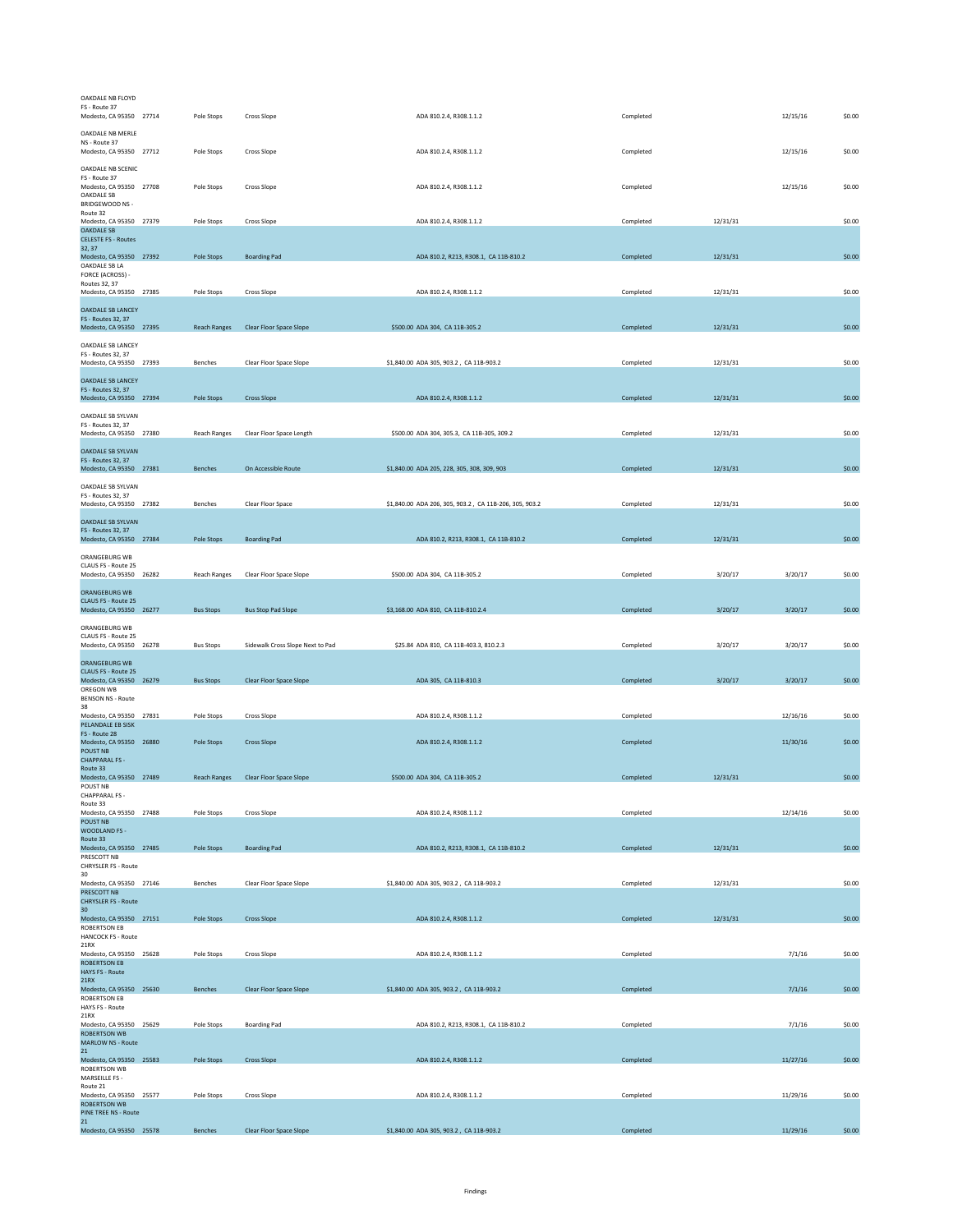| <b>ROBERTSON WB</b><br>PINE TREE NS - Route                                                                       |                     |                         |                                                        |           |          |          |        |
|-------------------------------------------------------------------------------------------------------------------|---------------------|-------------------------|--------------------------------------------------------|-----------|----------|----------|--------|
| 21<br>Modesto, CA 95350 25581<br>ROSE NB BREWER FS                                                                | Pole Stops          | Cross Slope             | ADA 810.2.4, R308.1.1.2                                | Completed |          | 11/29/16 | \$0.00 |
| - Route 32<br>Modesto, CA 95350 27396<br>ROSELAWN NB<br><b>TUOLUMNE NS -</b>                                      | Pole Stops          | <b>Boarding Pad</b>     | ADA 810.2, R213, R308.1, CA 11B-810.2                  | Completed | 12/31/31 |          | \$0.00 |
| Route 36<br>Modesto, CA 95350 27670                                                                               | Pole Stops          | <b>Cross Slope</b>      | ADA 810.2.4, R308.1.1.2                                | Completed |          | 12/15/16 | \$0.00 |
| ROSELAWN SB<br>SOUTH NS - Route 36<br>Modesto, CA 95350 27585<br>ROSELLE SB MERLE                                 | Pole Stops          | <b>Cross Slope</b>      | ADA 810.2.4, R308.1.1.2                                | Completed |          | 12/15/16 | \$0.00 |
| FS - Route 24<br>Modesto, CA 95350 26058<br>ROUSE WB SUTTER                                                       | Pole Stops          | <b>Cross Slope</b>      | ADA 810.2.4, R308.1.1.2                                | Completed |          | 11/29/16 | \$0.00 |
| FS - Route 36<br>Modesto, CA 95350 27594                                                                          | Pole Stops          | <b>Cross Slope</b>      | ADA 810.2.4, R308.1.1.2                                | Completed |          | 12/15/16 | \$0.00 |
| <b>RUMBLE EB CONANT</b><br>FS - Routes 30, 37<br>Modesto, CA 95350 27169                                          | Pole Stops          | <b>Boarding Pad</b>     | ADA 810.2, R213, R308.1, CA 11B-810.2                  | Completed | 12/31/31 |          | \$0.00 |
| RUMBLE EB<br>PRESCOTT MB -                                                                                        |                     |                         |                                                        |           |          |          |        |
| Routes 30, 37<br>Modesto, CA 95350 27170<br><b>RUMBLE EB</b>                                                      | Benches             | Clear Floor Space       | \$1,840.00 ADA 206, 305, 903.2, CA 11B-206, 305, 903.2 | Completed | 12/31/31 |          | \$0.00 |
| PRESCOTT MB -<br>Routes 30, 37<br>Modesto, CA 95350 27173<br><b>RUMBLE WB</b>                                     | Pole Stops          | <b>Boarding Pad</b>     | ADA 810.2, R213, R308.1, CA 11B-810.2                  | Completed | 12/31/31 |          | \$0.00 |
| <b>ASHLAND FS - Route</b><br>30<br>Modesto, CA 95350 27160                                                        | Pole Stops          | <b>Boarding Pad</b>     | ADA 810.2, R213, R308.1, CA 11B-810.2                  | Completed | 12/31/31 |          | \$0.00 |
| <b>RUMBLE WB</b><br><b>CONANT NS - Routes</b><br>30, 37                                                           |                     |                         |                                                        |           |          |          |        |
| Modesto, CA 95350 27162<br><b>RUMBLE WB</b>                                                                       | Pole Stops          | <b>Boarding Pad</b>     | ADA 810.2, R213, R308.1, CA 11B-810.2                  | Completed | 12/31/31 |          | \$0.00 |
| <b>DWIGHT (ACROSS) -</b><br>Route 37<br>Modesto, CA 95350 27748                                                   | Pole Stops          | <b>Cross Slope</b>      | ADA 810.2.4, R308.1.1.2                                | Completed |          | 12/15/16 | \$0.00 |
| <b>RUMBLE WB</b><br><b>HOLIDAY NS - Route</b><br>30                                                               |                     |                         |                                                        |           |          |          |        |
| Modesto, CA 95350 27155                                                                                           | Pole Stops          | Cross Slope             | ADA 810.2.4, R308.1.1.2                                | Completed | 12/31/31 |          | \$0.00 |
| <b>RUMBLE WB NAPIER</b><br>NS - Route 37<br>Modesto, CA 95350 27740                                               | <b>Reach Ranges</b> | Clear Floor Space Slope | \$500.00 ADA 304, CA 11B-305.2                         | Completed |          | 1/19/17  | \$0.00 |
| RUMBLE WB SISK NS -<br>Route 37<br>Modesto, CA 95350 27763                                                        | Pole Stops          | Cross Slope             | ADA 810.2.4, R308.1.1.2                                | Completed |          | 12/15/16 | \$0.00 |
| <b>SCENIC EB BODEM</b><br>NS - Route 32<br>Modesto, CA 95350 27315                                                | Pole Stops          | Cross Slope             | ADA 810.2.4, R308.1.1.2                                | Completed | 12/31/31 |          | \$0.00 |
| <b>SCENIC EB COFFEE FS</b><br>- Route 34                                                                          |                     |                         |                                                        |           |          |          |        |
| Modesto, CA 95350 27512<br><b>SCENIC EB</b>                                                                       | Pole Stops          | <b>Cross Slope</b>      | ADA 810.2.4, R308.1.1.2                                | Completed |          | 12/14/16 | \$0.00 |
| <b>STANISLAUS COUNTY</b><br>HSA - Route 32<br>Modesto, CA 95350 27318<br><b>SISK NB</b><br><b>BRIGGSMORE FS -</b> | <b>Bus Stops</b>    | Clear Floor Space       | ADA 903                                                | Completed | 12/31/31 |          | \$0.00 |
| Route 25<br>Modesto, CA 95350 26403<br>SISK NB EARL FS -                                                          | Pole Stops          | <b>Cross Slope</b>      | ADA 810.2.4, R308.1.1.2                                | Completed |          | 11/29/16 | \$0.00 |
| Route 25<br>Modesto, CA 95350 26417                                                                               | Pole Stops          | Cross Slope             | ADA 810.2.4, R308.1.1.2                                | Completed |          | 11/29/16 | \$0.00 |
| SISK NB PELANDALE<br>NS - Route 28<br>Modesto, CA 95350 26753<br>SISK NB RUMBLE FS -                              | Pole Stops          | Cross Slope             | ADA 810.2.4, R308.1.1.2                                | Completed |          | 11/30/16 | \$0.00 |
| Route 25<br>Modesto, CA 95350 26428                                                                               | Pole Stops          | Cross Slope             | ADA 810.2.4, R308.1.1.2                                | Completed |          | 11/29/16 | \$0.00 |
| <b>SUTTER NB</b><br><b>GARDNER FS - Route</b><br>21RX                                                             |                     |                         |                                                        |           |          |          |        |
| Modesto, CA 95350 25631<br><b>SUTTER NB ROUSE</b><br>FS - Route 21RX                                              | Pole Stops          | <b>Boarding Pad</b>     | ADA 810.2, R213, R308.1, CA 11B-810.2                  | Completed |          | 7/1/16   | \$0.00 |
| Modesto, CA 95350 25632<br>SYLVAN EB WOOD                                                                         | Pole Stops          | <b>Boarding Pad</b>     | ADA 810.2, R213, R308.1, CA 11B-810.2                  | Completed |          | 7/1/16   | \$0.00 |
| <b>SORREL FS - Route</b><br>24<br>Modesto, CA 95350 26000                                                         | Pole Stops          | Cross Slope             | ADA 810.2.4, R308.1.1.2                                | Completed |          | 11/29/16 | \$0.00 |
| <b>SYLVAN WB COFFEE</b>                                                                                           |                     |                         |                                                        |           |          |          |        |
| FS - Route 37<br>Modesto, CA 95350 27718<br><b>SYLVAN WB FOREST</b>                                               | Pole Stops          | <b>Cross Slope</b>      | ADA 810.2.4, R308.1.1.2                                | Completed |          | 12/15/16 | \$0.00 |
| <b>GLENN FS - Route 32</b><br>Modesto, CA 95350 27411<br><b>TENAYA WB</b>                                         | Pole Stops          | <b>Boarding Pad</b>     | ADA 810.2, R213, R308.1, CA 11B-810.2                  | Completed | 12/31/31 |          | \$0.00 |
| MITCHELL NS - Route<br>39                                                                                         |                     |                         |                                                        |           |          |          |        |
| Modesto, CA 95350 27847<br>TUCSON NB GLENN<br>NS - Route 42                                                       | Pole Stops          | Cross Slope             | ADA 810.2.4, R308.1.1.2                                | Completed |          | 12/16/16 | \$0.00 |
| Modesto, CA 95350 27934<br>TULLY NB BISPO NS -<br>Route 31                                                        | Pole Stops          | Cross Slope             | ADA 810.2.4, R308.1.1.2                                | Completed |          | 11/26/16 | \$0.00 |
| Modesto, CA 95350 27188<br>TULLY NB BOWEN NS                                                                      | Pole Stops          | <b>Boarding Pad</b>     | ADA 810.2, R213, R308.1, CA 11B-810.2                  | Completed | 12/31/31 |          | \$0.00 |
| - Route 31<br>Modesto, CA 95350 27191<br>TULLY NB BOWEN NS                                                        | Reach Ranges        | Clear Floor Space Slope | \$500.00 ADA 304, CA 11B-305.2                         | Completed | 12/31/31 |          | \$0.00 |
| - Route 31<br>Modesto, CA 95350 27190                                                                             | Benches             | Clear Floor Space       | \$1,840.00 ADA 206, 305, 903.2, CA 11B-206, 305, 903.2 | Completed | 12/31/31 |          | \$0.00 |
| TULLY NB BOWEN NS<br>- Route 31<br>Modesto, CA 95350 27189                                                        | Benches             | On Accessible Route     | \$1,840.00 ADA 205, 228, 305, 308, 309, 903            | Completed | 12/31/31 |          | \$0.00 |
|                                                                                                                   |                     |                         |                                                        |           |          |          |        |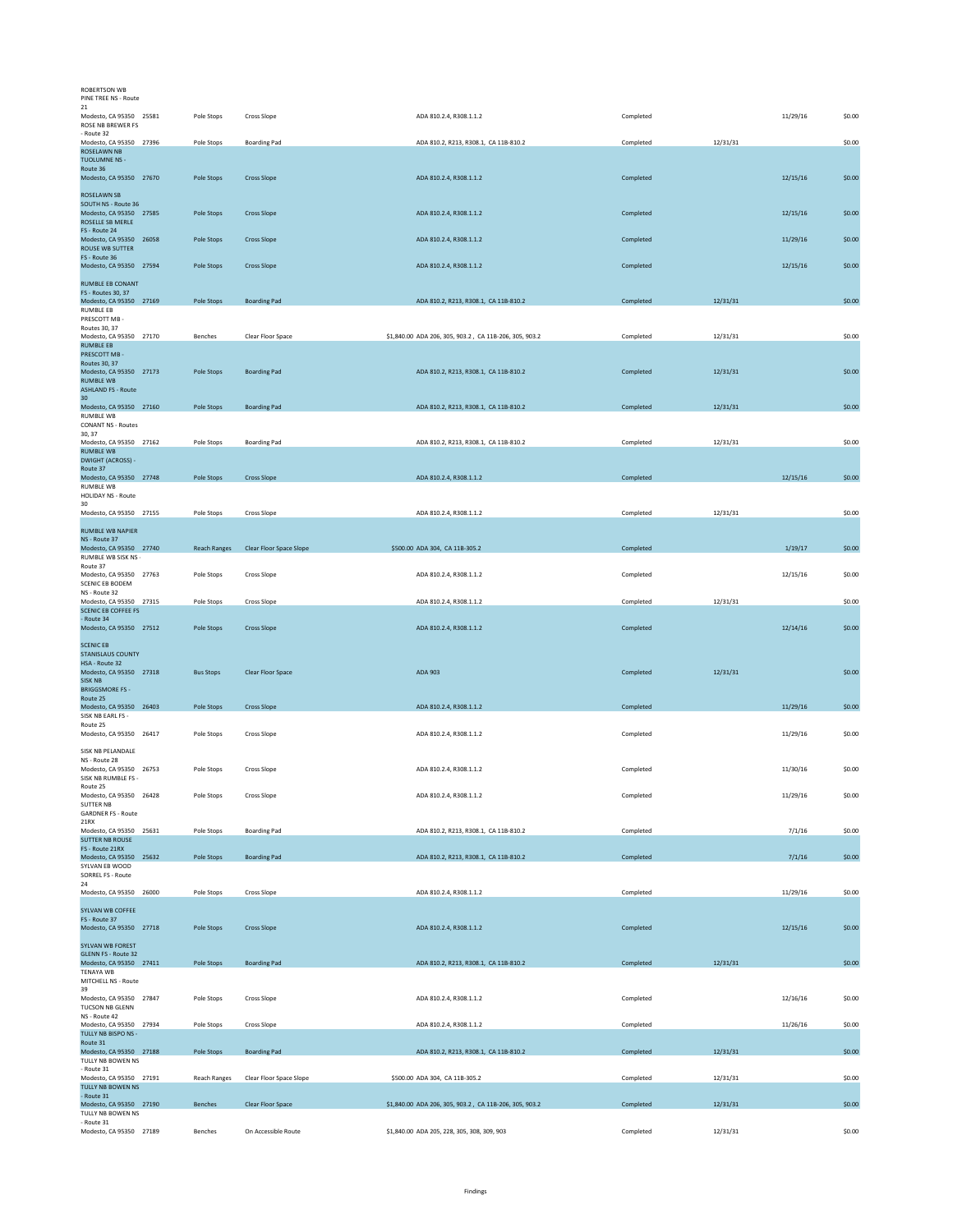| TULLY NB BOWEN NS<br>- Route 31<br>Modesto, CA 95350 27195                     | Pole Stops          | <b>Boarding Pad</b>                    | ADA 810.2, R213, R308.1, CA 11B-810.2   | Completed | 12/31/31 |          | \$0.00 |
|--------------------------------------------------------------------------------|---------------------|----------------------------------------|-----------------------------------------|-----------|----------|----------|--------|
|                                                                                |                     |                                        |                                         |           |          |          |        |
| <b>TULLY NB</b><br>CLEVENGER-UNION<br>MB - Route 31<br>Modesto, CA 95350 27212 | Pole Stops          | <b>Boarding Pad</b>                    | ADA 810.2, R213, R308.1, CA 11B-810.2   | Completed | 12/31/31 |          | \$0.00 |
| <b>TULLY NB GRANGER</b><br>FS - Route 31                                       |                     |                                        |                                         |           |          |          |        |
| Modesto, CA 95350 27183<br><b>TULLY NB GRANGER</b>                             | Benches             | Clear Floor Space Slope                | \$1,840.00 ADA 305, 903.2, CA 11B-903.2 | Completed | 12/31/31 |          | \$0.00 |
| FS - Route 31<br>Modesto, CA 95350 27182<br>TULLY NB MT                        | Pole Stops          | <b>Cross Slope</b>                     | ADA 810.2.4, R308.1.1.2                 | Completed | 12/31/31 |          | \$0.00 |
| <b>VERNON NS - Route</b><br>31<br>Modesto, CA 95350 27199                      | Pole Stops          | Cross Slope                            | ADA 810.2.4, R308.1.1.2                 | Completed | 12/31/31 |          | \$0.00 |
| <b>TULLY NB</b><br>ORANGEBURG NS -<br>Route 31                                 |                     |                                        |                                         |           |          |          |        |
| Modesto, CA 95350 27145<br>TULLY NB PEARL NS -                                 | Pole Stops          | <b>Cross Slope</b>                     | ADA 810.2.4, R308.1.1.2                 | Completed | 12/31/31 |          | \$0.00 |
| Route 31<br>Modesto, CA 95350 27177<br>TULLY NB PEARL NS -                     | Benches             | Clear Floor Space Slope                | \$1,840.00 ADA 305, 903.2, CA 11B-903.2 | Completed | 12/31/31 |          | \$0.00 |
| Route 31<br>Modesto, CA 95350 27176                                            | Pole Stops          | <b>Boarding Pad</b>                    | ADA 810.2, R213, R308.1, CA 11B-810.2   | Completed | 12/31/31 |          | \$0.00 |
| TULLY NB ROSEBURG<br>FS - Route 31                                             |                     | <b>Cross Slope</b>                     |                                         |           |          | 11/30/16 | \$0.00 |
| Modesto, CA 95350 27142<br>TULLY NB RUMBLE<br>NS - Route 31                    | Pole Stops          |                                        | ADA 810.2.4, R308.1.1.2                 | Completed |          |          |        |
| Modesto, CA 95350 27200<br><b>TULLY NB RUMBLE</b><br>NS - Route 31             | Benches             | Clear Floor Space Slope                | \$1,840.00 ADA 305, 903.2, CA 11B-903.2 | Completed | 12/31/31 |          | \$0.00 |
| Modesto, CA 95350 27203<br>TULLY NB SNYDER FS                                  | Pole Stops          | <b>Cross Slope</b>                     | ADA 810.2.4, R308.1.1.2                 | Completed | 12/31/31 |          | \$0.00 |
| - Route 31<br>Modesto, CA 95350 27213<br>TULLY NB SNYDER FS                    | <b>Reach Ranges</b> | Clear Floor Space Slope                | \$500.00 ADA 304, CA 11B-305.2          | Completed | 12/31/31 |          | \$0.00 |
| - Route 31<br>Modesto, CA 95350 27219<br>TULLY NB SNYDER FS                    | Benches             | Clear Floor Space Slope                | \$1,840.00 ADA 305, 903.2, CA 11B-903.2 | Completed | 12/31/31 |          | \$0.00 |
| - Route 31<br>Modesto, CA 95350 27218                                          | Pole Stops          | Cross Slope                            | ADA 810.2.4, R308.1.1.2                 | Completed | 12/31/31 |          | \$0.00 |
| <b>TULLY NB</b><br><b>STANDIFORD FS -</b><br>Route 31                          |                     |                                        |                                         |           |          |          |        |
| Modesto, CA 95350 27208<br><b>TULLY NB</b><br>WOODROW FS -                     | Pole Stops          | <b>Cross Slope</b>                     | ADA 810.2.4, R308.1.1.2                 | Completed | 12/31/31 |          | \$0.00 |
| Route 31<br>Modesto, CA 95350 27204                                            | <b>Benches</b>      | Clear Floor Space Slope                | \$1,840.00 ADA 305, 903.2, CA 11B-903.2 | Completed | 12/31/31 |          | \$0.00 |
| TULLY SB BOWEN FS -<br>Route 31<br>Modesto, CA 95350 27269                     | Benches             | Clear Floor Space Slope                | \$1,840.00 ADA 305, 903.2, CA 11B-903.2 | Completed | 12/31/31 |          | \$0.00 |
| TULLY SB BOWEN FS -<br>Route 31                                                |                     |                                        |                                         |           |          |          |        |
| Modesto, CA 95350 27265<br><b>TULLY SB CALDWELL-</b><br>STODDARD MB-           | <b>Bus Stops</b>    | <b>Bus Stop Pad Slope</b>              | \$3,168.00 ADA 810, CA 11B-810.2.4      | Completed | 12/31/31 |          | \$0.00 |
| Route 31<br>Modesto, CA 95350 27306                                            | <b>Reach Ranges</b> | Clear Floor Space Slope                | \$500.00 ADA 304, CA 11B-305.2          | Completed | 12/31/31 |          | \$0.00 |
| TULLY SB CALDWELL-<br>STODDARD MB -<br>Route 31<br>Modesto, CA 95350 27307     | Reach Ranges        | Clear Floor Space Slope                | \$500.00 ADA 304, CA 11B-305.2          | Completed | 12/31/31 |          | \$0.00 |
| TULLY SB CALDWELL-<br>STODDARD MB -<br>Route 31                                |                     |                                        |                                         |           |          |          |        |
| Modesto, CA 95350 27302<br>TULLY SB CALDWELL-                                  | <b>Bus Stops</b>    | Sidewalk Cross Slope Next to Pad       | \$25.84 ADA 810, CA 11B-403.3, 810.2.3  | Completed | 12/31/31 |          | \$0.00 |
| STODDARD MB -<br>Route 31<br>Modesto, CA 95350 27300                           | <b>Bus Stops</b>    | <b>Bus Stop Pad Slope</b>              | \$3,168.00 ADA 810, CA 11B-810.2.4      | Completed | 12/31/31 |          | \$0.00 |
| TULLY SB CALDWELL-<br>STODDARD MB-                                             |                     |                                        |                                         |           |          |          |        |
| Route 31<br>Modesto, CA 95350 27301                                            | <b>Bus Stops</b>    | <b>Bus Stop Pad Vertical Clearance</b> | \$3,168.00 ADA 810                      | Completed | 12/31/31 |          | \$0.00 |
| TULLY SB CALDWELL-<br>STODDARD MB -<br>Route 31<br>Modesto, CA 95350 27299     | <b>Bus Stops</b>    | <b>Bus Stop Pad Length</b>             | \$3,168.00 ADA 810                      | Completed | 12/31/31 |          | \$0.00 |
| TULLY SB CALDWELL-<br>STODDARD MB -<br>Route 31                                |                     |                                        |                                         |           |          |          |        |
| Modesto, CA 95350 27303                                                        | <b>Bus Stops</b>    | Clear Floor Space Slope                | ADA 305, CA 11B-810.3                   | Completed | 12/31/31 |          | \$0.00 |
| <b>TULLY SB</b><br>CLEVENGER-UNION<br>MB - Route 31<br>Modesto, CA 95350 27245 | Pole Stops          | <b>Boarding Pad</b>                    | ADA 810.2, R213, R308.1, CA 11B-810.2   | Completed | 12/31/31 |          | \$0.00 |
| <b>TULLY SB FORDHAM</b><br>NS - Route 31                                       |                     |                                        |                                         |           |          |          |        |
| Modesto, CA 95350 27295<br>TULLY SB LEVON FS -<br>Route                        | Pole Stops          | <b>Boarding Pad</b>                    | ADA 810.2, R213, R308.1, CA 11B-810.2   | Completed | 12/31/31 |          | \$0.00 |
| Modesto, CA 95350 27258<br>TULLY SB MADRONE                                    | Pole Stops          | <b>Boarding Pad</b>                    | ADA 810.2, R213, R308.1, CA 11B-810.2   | Completed | 12/31/31 |          | \$0.00 |
| FS - Route 31<br>Modesto, CA 95350 27281                                       | Benches             | Clear Floor Space Length               | ADA 305, 903.2                          | Completed | 12/31/31 |          | \$0.00 |
| TULLY SB MORADA<br>FS - Route 31                                               |                     |                                        |                                         |           |          |          |        |
| Modesto, CA 95350 27254<br><b>TULLY SB MORADA</b><br>FS - Route 31             | Benches             | Clear Floor Space Slope                | \$1,840.00 ADA 305, 903.2, CA 11B-903.2 | Completed | 12/31/31 |          | \$0.00 |
| Modesto, CA 95350 27253                                                        | Pole Stops          | <b>Cross Slope</b>                     | ADA 810.2.4, R308.1.1.2                 | Completed | 12/31/31 |          | \$0.00 |